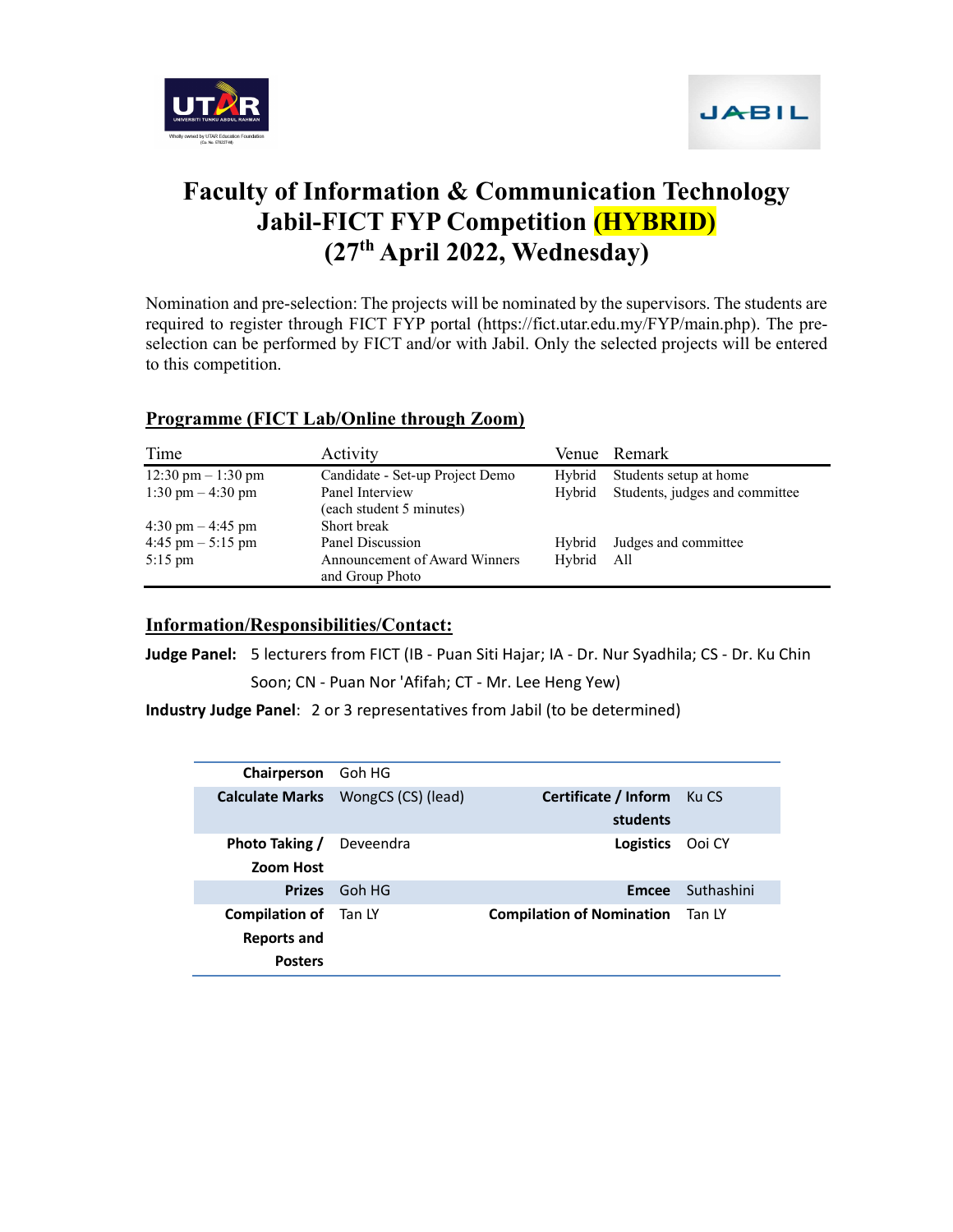



## Winners

#### First Prize (RM600):

Jacynth Tham Ming Quan, Real-Time Face Recognition Mobile Application For Class Attendance

### Second Prize (RM300):

Ng Jan Hui, Contactless Palmprint Verification Using Siamese Networks

### Third Prize (RM150 each):

Britney Muk Yuen Kuan, Vandalism Video Analysis Employing Computer Vision Technique

Khor Tsu Ming, Pets location mobile tracking application using Kalman Algorithm

## Shortlisted Projects for Presentation:

- 1. ANG WEI HANG, Model predictive control of air-conditioning system for electric vehicles
- 2. Britney Muk Yuen Kuan, Vandalism Video Analysis Employing Computer Vision Technique
- 3. CHONG WEI FENG, Multicast Group Key Management on the Internet of Medical Things using Zero Knowledge Protocol
- 4. CHOONG JUN MUN, LIBRARY SEAT AND BOOK AVAILABILITY CHECKING USING MOBILE APPLICATION
- 5. Darshan A/L Suresh, Brain Tumor Image Segmentation using Deep Learning Approach
- 6. FOO WEN SHUN, Fighting video analysis employing computer vision technique
- 7. Jacynth Tham Ming Quan, Real-Time Face Recognition Mobile Application For Class Attendance
- 8. KEW WEI CHIAN, Zero Trust Networks Establishment Through Software-Defined Networking
- 9. Khor Tsu Ming, Pets location mobile tracking application using Kalman Algorithm
- 10. Liew Yi Kei, Chatbot Beauty Skin Care Products Recommendations
- 11. Lim Hui Ying, AR Learning Application of Parts of Human Digestive System Based on 3D Reconstruction of CT Images
- 12. LIM JUN WEI, A WEB-BASED HEALTH TRACKING SYSTEM FOR FAMILIES AND CLOSE FRIENDS
- 13. Ng Che Qin, AR APPLICATION FOR UPPER PARTS OF DIGESTIVE SYSTEM ANATOMY LEARNING USING 3D RECONSTRUCTION OF MEDICAL IMAGE
- 14. Ng Jan Hui, Contactless Palmprint Verification Using Siamese Networks
- 15. Seah Ni Xuan, Wireless Predictive Text Entry System for the Handicapped
- 16. Tan Jing Jie, Real-time Face Recognition Social Enhancement for Visually Impaired People
- 17. Tan Li Xue, Financial Trading Using Learning-based Approach